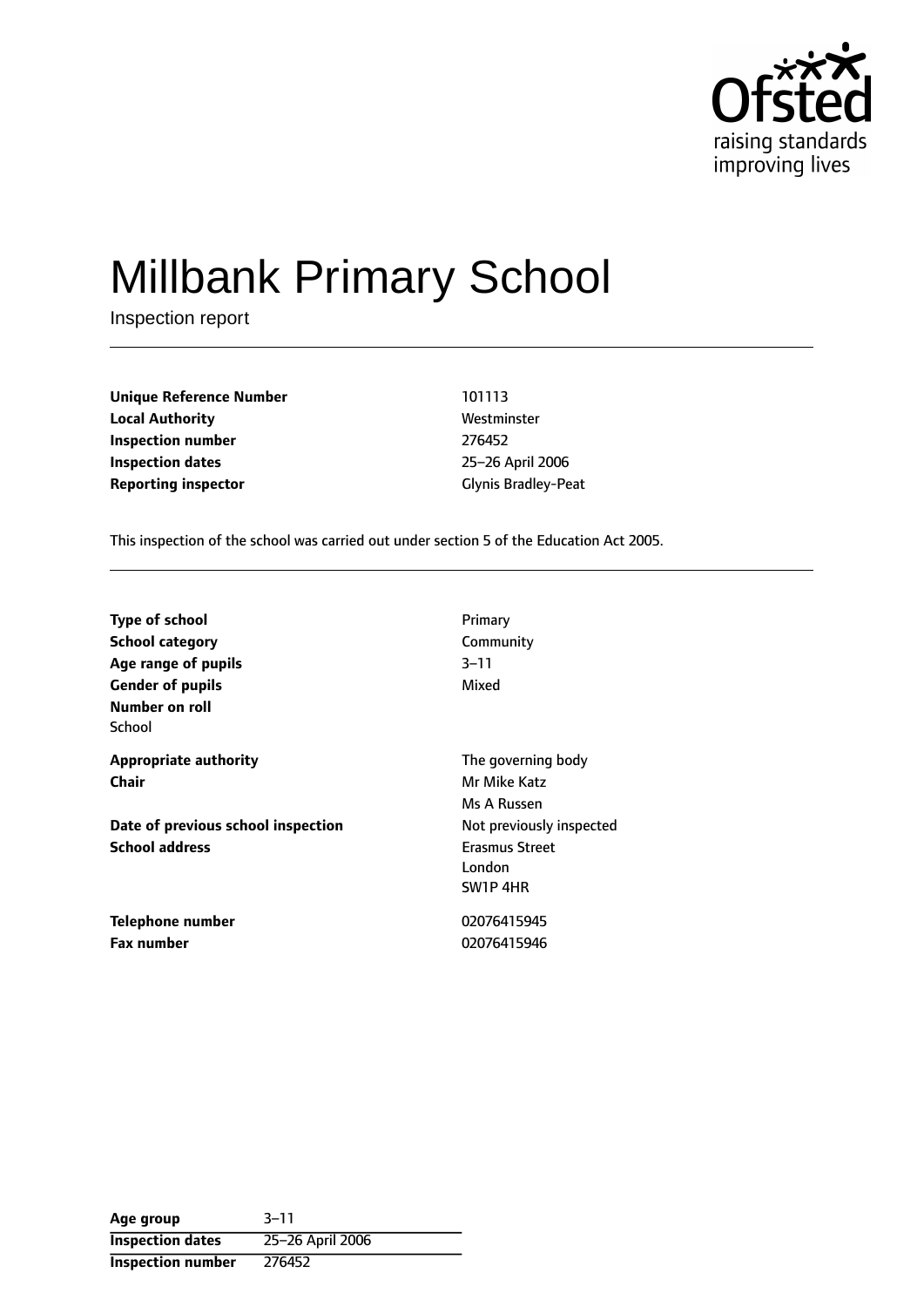.

#### Website: www.ofsted.gov.uk

This document may be reproduced in whole or in part for non-commercial educational purposes, provided that the information quoted is reproduced without adaptation and the source and date of publication are stated.

Further copies of this report are obtainable from the school. Under the Education Act 2005, the school must provide a copy of this report free of charge to certain categories of people. A charge not exceeding the full cost of reproduction may be made for any other copies supplied.

<sup>©</sup> Crown copyright 2006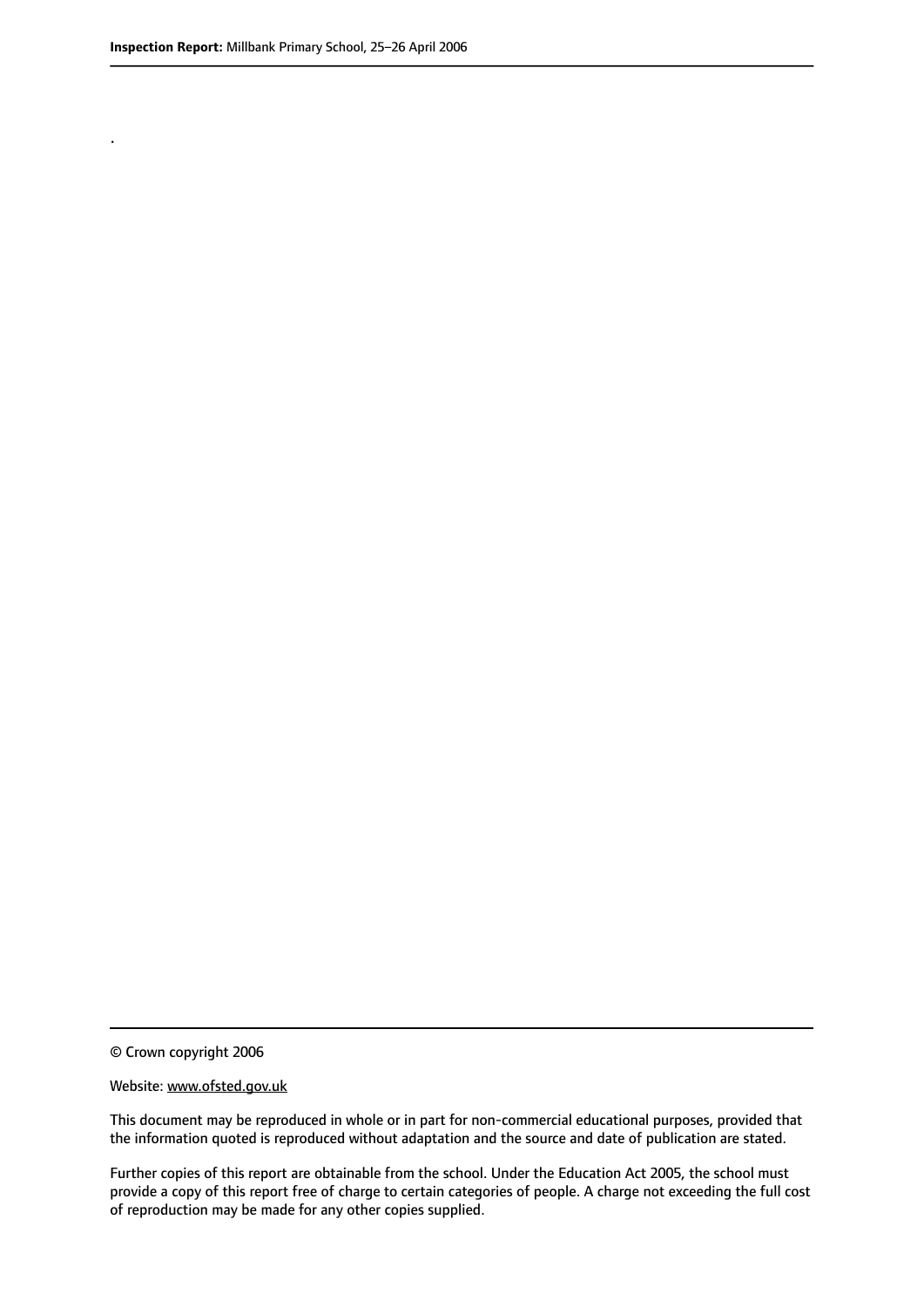## **Introduction**

The inspection was carried out by three additional inspectors.

### **Description of the school**

Millbank Primary School is of average size. It serves an area of high deprivation in London. Almost half the pupils are entitled to free school meals. An overwhelming majority of pupils are from minority ethnic groups. A much larger than average proportion of pupils is in the early stages of learning English, with Arabic and Bengali being the main languages spoken. The number of pupils with learning difficulties or disabilities is average. The school has achieved 'Healthy Schools' status. In the last year, the school's 'net capacity' has been raised from 30 to 45 pupils per year group which reflects a rise in demand for places.

#### **Key for inspection grades**

| Outstanding  |
|--------------|
| Good         |
| Satisfactory |
| Inadequate   |
|              |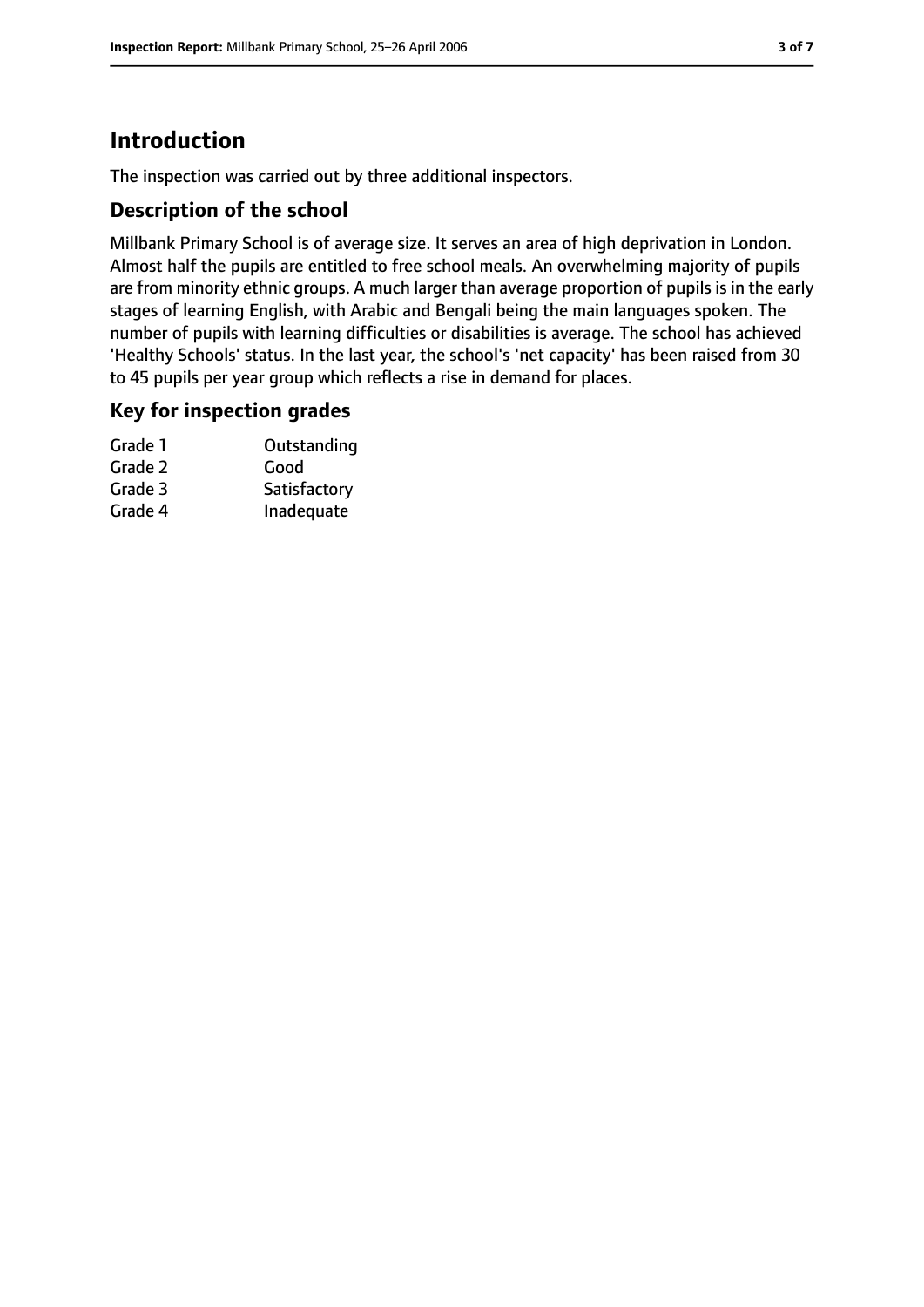## **Overall effectiveness of the school**

**Grade:**

## **What the school should do to improve further**

\* ensure that higher-attainers are consistently well challenged throughout the entire lesson.

## **Achievement and standards**

**Grade:**

## **Personal development and well-being**

**Grade:**

## **Quality of provision**

## **Teaching and learning**

#### **Grade:**

The school is modest in judging the quality of its teaching as good. In fact it is outstanding. The relative stability of staffing has helped produce a good level of classroom practice, and pupils' learning can progress steadily from class to class. In addition to its excellent classroom teachers, the school makes very good use of additional teaching and support staff, who work intensively, and very effectively, with identified groups of pupils with particular needs. One group of pupils, for example, made exceptional headway in English by producing a film based on a story they had enjoyed. Visiting teachers also add challenge and breadth to the teaching, for example offering an excellent introduction to French in Year 6. Assessment procedures are very effective and assessment information is used well to guide planning. Pupils requiring particular attention are identified accurately.

Teachers know that developing confidence and competence in English - especially in spoken English - is a critical goal for the pupils, and they emphasise this in their lessons. They question pupils well, and expect full, extended answers. They appreciate that pupils learn best when work captures their interest and concentration, and they plan engaging tasks with this in mind. In return they expect pupils to concentrate and behave well. In a small minority of lessons, the work set does not fully challenge pupils who learn quickly.

## **Curriculum and other activities**

#### **Grade:**

The previous inspection commended the school's good curriculum. The pupils have even better learning opportunities now, and provision is outstanding. Skills in numeracy, literacy and information and communication technology (ICT) are rigorously taught, with a very strong and appropriate emphasis on spoken language. Teachers make excellent use of a wide range of learning programmes to ensure that work in these subjects is well tailored to each pupil's needs. There are excellent opportunities to develop personal, social and physical skills, both in lessons and in the well-supported programme of clubs and activities.

Staff appreciate the important contribution enrichment activities can make to pupils' development, especially in learning English. There is a wide range of educational trips, and projects with local schools and arts organisations. Visitors come to school to share their skills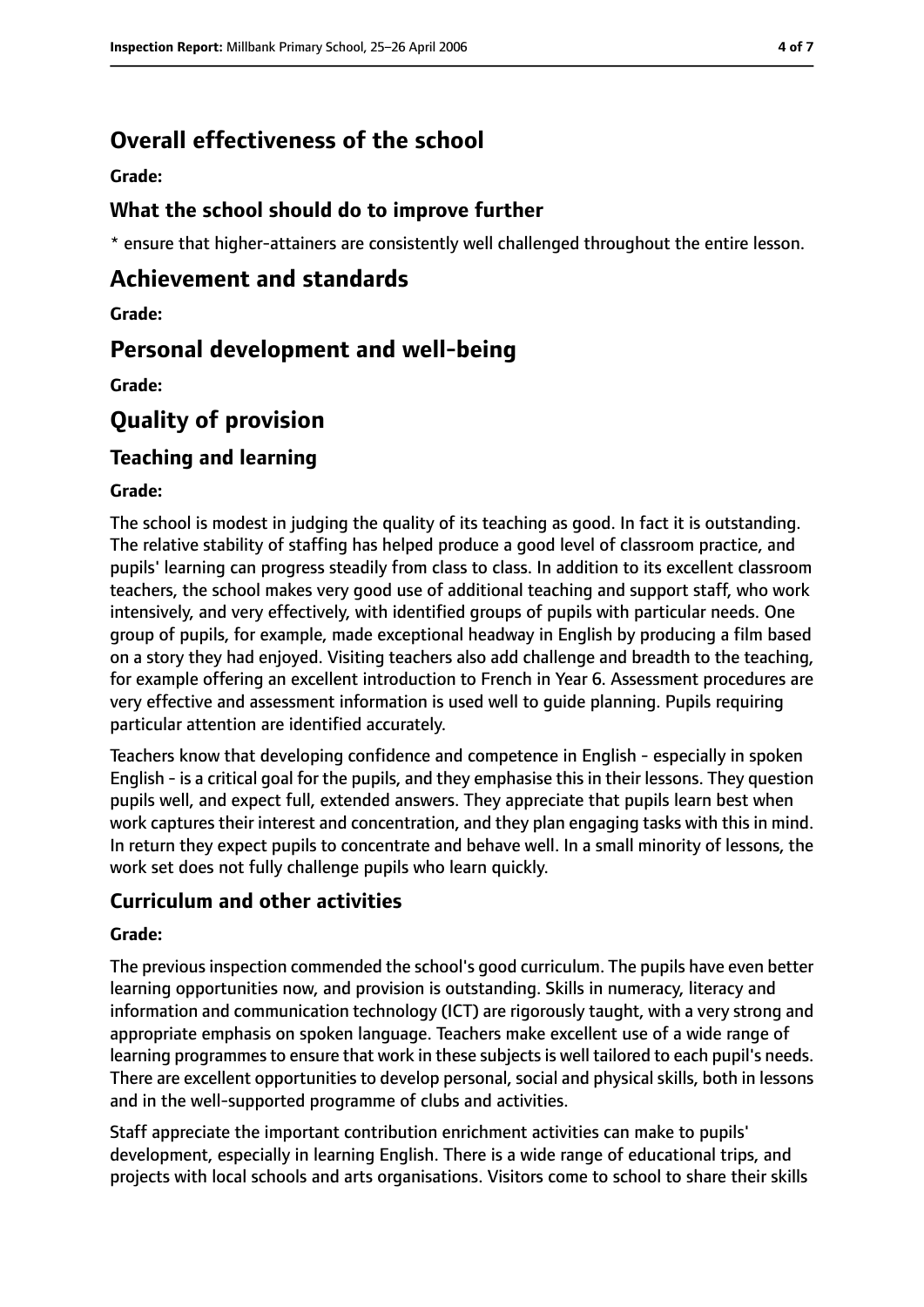and personal experience with the pupils. The programme of creative activity has been extended, and the school has improved its provision in this area since the last inspection.

The particular strength of the curriculum, however, lies in its commitment to the diversity of cultures of its pupils, the celebration of the bilingualism of many of them, and its delight in its location in the centre of a great city.

## **Care, guidance and support**

#### **Grade:**

The quality of these aspects is outstanding and the school is rightly proud of its caring ethos. Pupils and parents speak of it as a cheerful and caring community. One parent commented, 'I feel my children have the best possible start to their education'. They are confident that their children are safe and happy in school. Appropriate procedures for health and safety are in place. Child protection procedures are excellent and all staff receive regular training.

Outstanding assessment procedures support excellent teaching. Records of pupils who have learning difficulties and those who speak English as an additional language are maintained meticulously and used consistently to target and prioritise effective support. The school successfully implements intervention programmes after carefully analysing the needs of its pupils. The school started a 'Lunch time girls' group' to boost the speaking skills of some Bengali girls. This benefited the girls greatly and really built up their confidence.

The presence of the Learning Mentor, play ground monitors and other staff ensure that pupils play together well during break times. Pupils were happy to tell us that if any issues arise, they are resolved quickly and effectively.

## **Leadership and management**

**Grade:**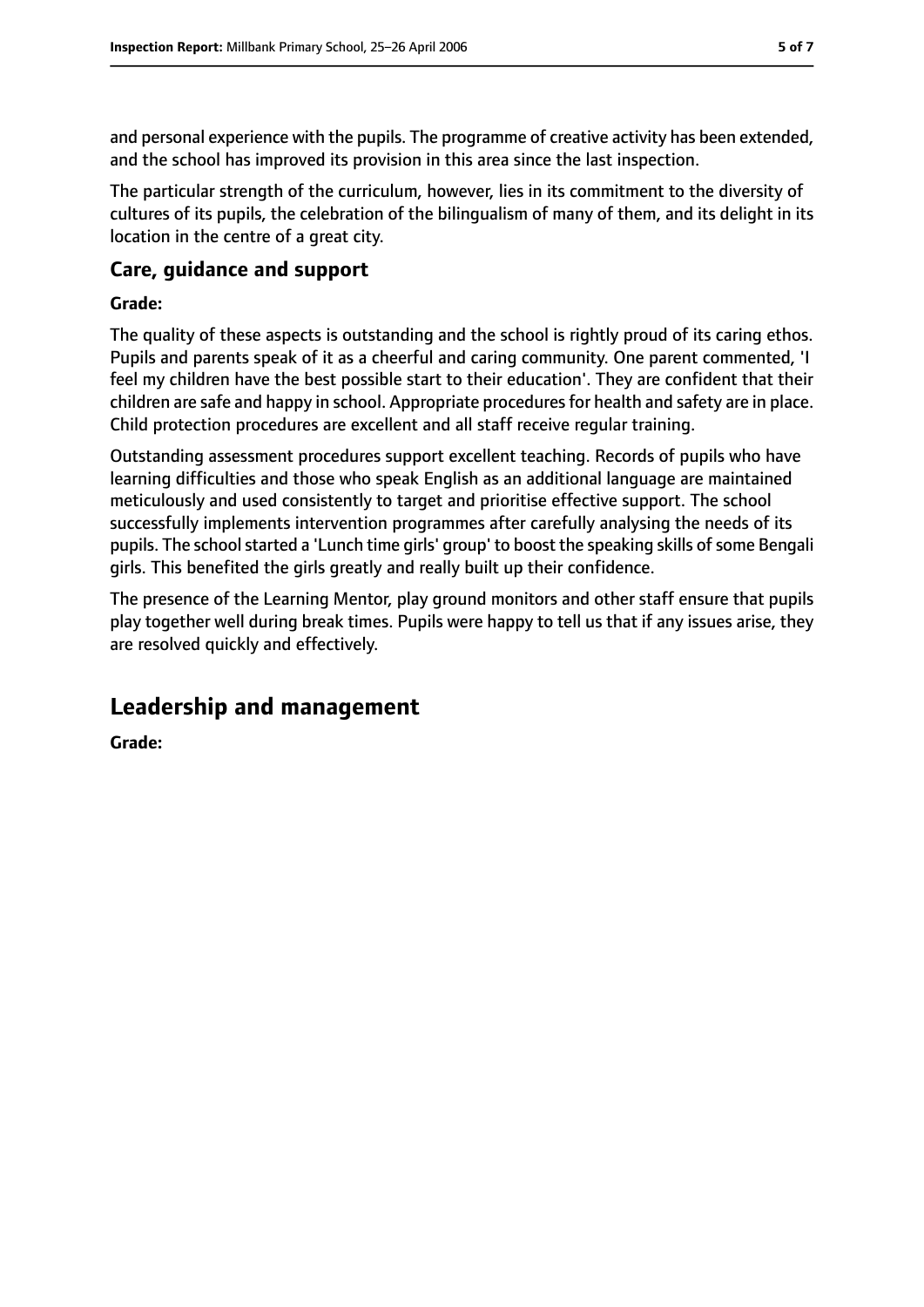**Any complaints about the inspection or the report should be made following the procedures set out in the guidance 'Complaints about school inspection', which is available from Ofsted's website: www.ofsted.gov.uk.**